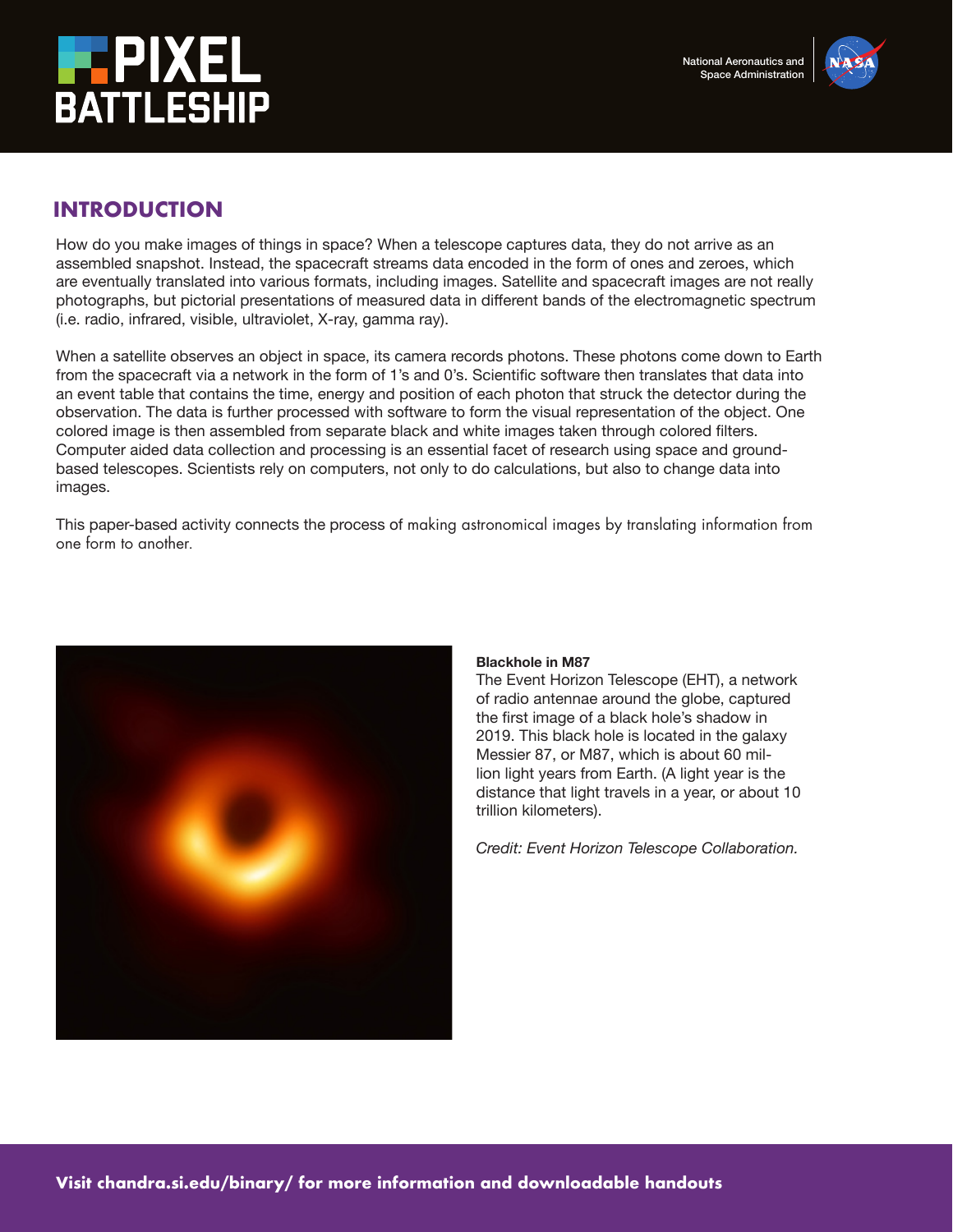



## **PROCESS**

### **Blackhole in M87**

Distribute blank 10 x 10 grids and pencils to participants.

Like Bingo, you'll call each pixel combination, letter then word. Each student will mark that square with an X.

This time, you'll be using smaller pixels and include intensity or shading to show more detail in the image. See example of the the shading key at the bottom of the grid. Areas with a 0 have little to no photons and will be very dark. Lighter areas will have more photons and will have a higher number (1, 2 or 3).

Here you will use numbers in the grid instead of X's

The combinations are as follows:

For 0 – B5, B6, C4, C5, C6, C7, D3, D4, D5, D6, D7, D8 For 1 – E3, E4, E7, E8, F3, F4, F7, F8 For 2 – F3, F4, F5, F6, F7, F8, H4, H5, H6, H7, H8, I5, I6

Give participants time to shade in their marked squares according to the Shading Values key.

|   | T | $\overline{\mathbf{2}}$ | $\mathbf{3}$ | 4                | 5                | $\ddot{\mathbf{6}}$ | 7              | 8            | 9 | 10 |
|---|---|-------------------------|--------------|------------------|------------------|---------------------|----------------|--------------|---|----|
| A |   |                         |              |                  |                  |                     |                |              |   |    |
| В |   |                         |              |                  | 0                | $\mathsf{O}$        |                |              |   |    |
| C |   |                         |              | $\mathsf{O}$     | O                | $\mathsf{O}$        | O              |              |   |    |
| D |   |                         | 0            | $\mathsf{O}$     | $\mathsf{O}$     | $\circ$             | $\overline{O}$ | $\mathsf{O}$ |   |    |
| E |   |                         | 1            | 1                |                  |                     | $\mathbf 1$    | 1            |   |    |
| F |   |                         | l            | 1                |                  |                     | 1              | 1            |   |    |
| G |   |                         | S            | S                | S                | S                   | S              | S            |   |    |
| н |   |                         |              | $\boldsymbol{S}$ | $\boldsymbol{S}$ | S                   | S              |              |   |    |
| L |   |                         |              |                  | $\boldsymbol{S}$ | S                   |                |              |   |    |
| J |   |                         |              |                  |                  |                     |                |              |   |    |



### **SEE NEXT PAGES FOR ENLARGED VIEWS.**